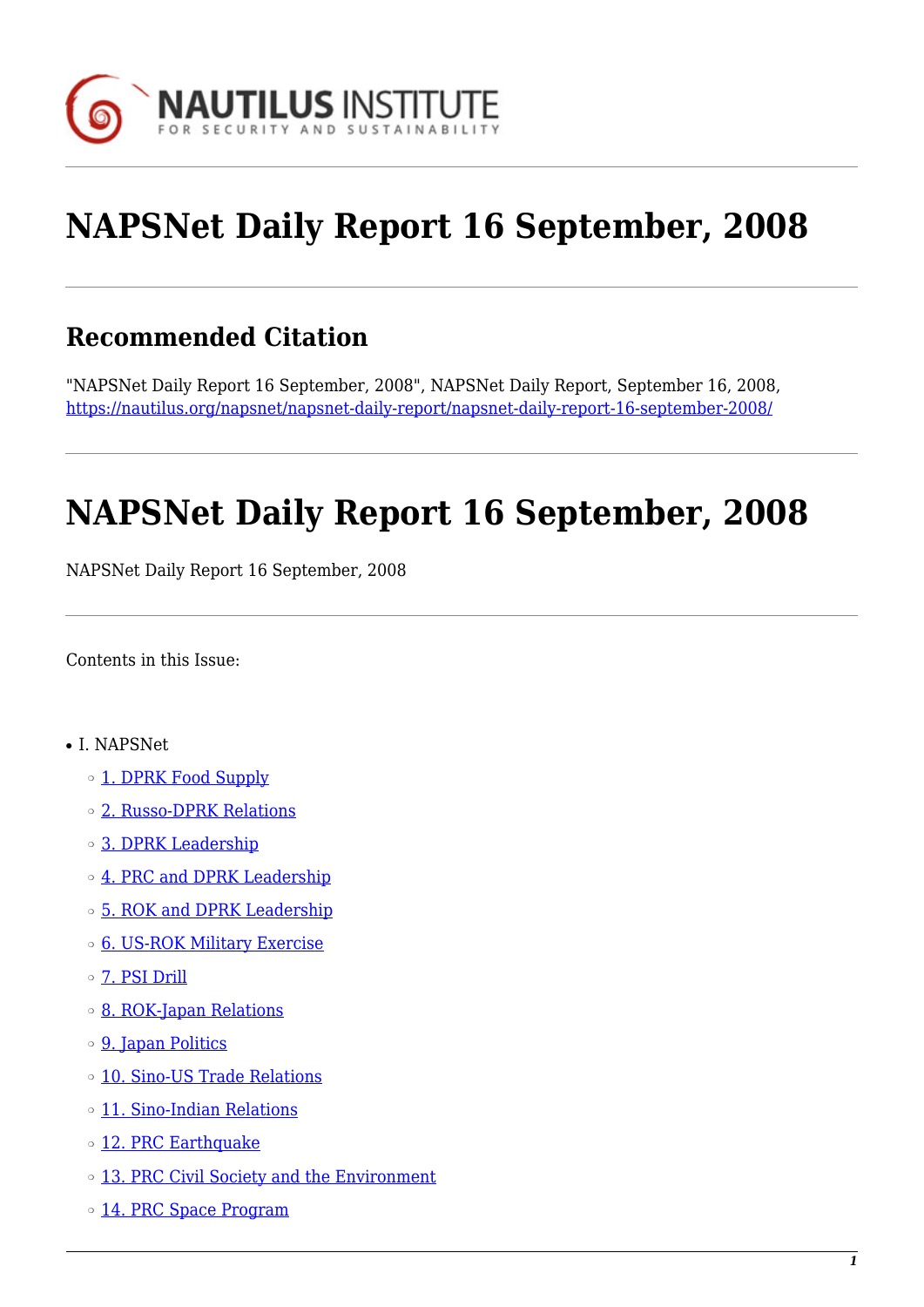o [15. Next Generation Safeguards Initiative](#page-4-3)

- II. PRC Report
	- o [16. PRC Energy Supply](#page-5-0)
	- o [17. PRC Public Health](#page-5-1)
- III. ROK Report
	- ❍ [18. Inter-Korean Relations](#page-6-0)
	- ❍ [19. ROK Contingency Planning for DPRK](#page-6-1)

[Preceding NAPSNet Report](https://nautilus.org/mailing-lists/napsnet/dr/2008-2/napsnet-daily-report-15-september-2008/)

# **I. NAPSNet**

# <span id="page-1-0"></span>**1. DPRK Food Supply**

The Associated Press ("NORTH KOREA WANTS BIG HARVEST AMID FOOD SHORTAGE", Seoul, 2008/09/15) reported that the DPRK urged its people to make all-out efforts to reap a big harvest this autumn, saying it wants to resolve the country's chronic food shortage on its own. On Monday, the DPRK's main newspaper, Rodong Sinmun, said in its editorial that "all workers should take part in the autumn-harvesting battle," saying it is the most urgent task facing the DPRK. The paper's report, carried by the Korean Central News Agency, said the security and strength of the DPRK's socialist system depends on whether it can resolve its food shortage on its own.

<span id="page-1-1"></span>[\(return to top\)](#page-0-0) 

# **2. Russo-DPRK Relations**

Agence France-Presse ("KIM SENDS GREETINGS TO RUSSIAN LEADER AMID HEALTH SPECULATION", Seoul, 2008/09/15) reported that DPRK state media reported official activities by leader Kim Jong-Il but a new report indicated his health may be worse than earlier believed following a stroke. Kim, 66, sent birthday greetings to Russian President Dmitry Medvedev, said the Korean Central News Agency, which has not reported any public appearances by the "Dear Leader" since around mid-August.

<span id="page-1-2"></span>[\(return to top\)](#page-0-0) 

# **3. DPRK Leadership**

JoongAng Ilbo (Ser Myo-ja and Jin Se-keun, "NORTH PAPER REPORTS KIM'S NO-SHOW", 2008/09/15) reported that a DPRK newspaper published the first confirmed report about the absence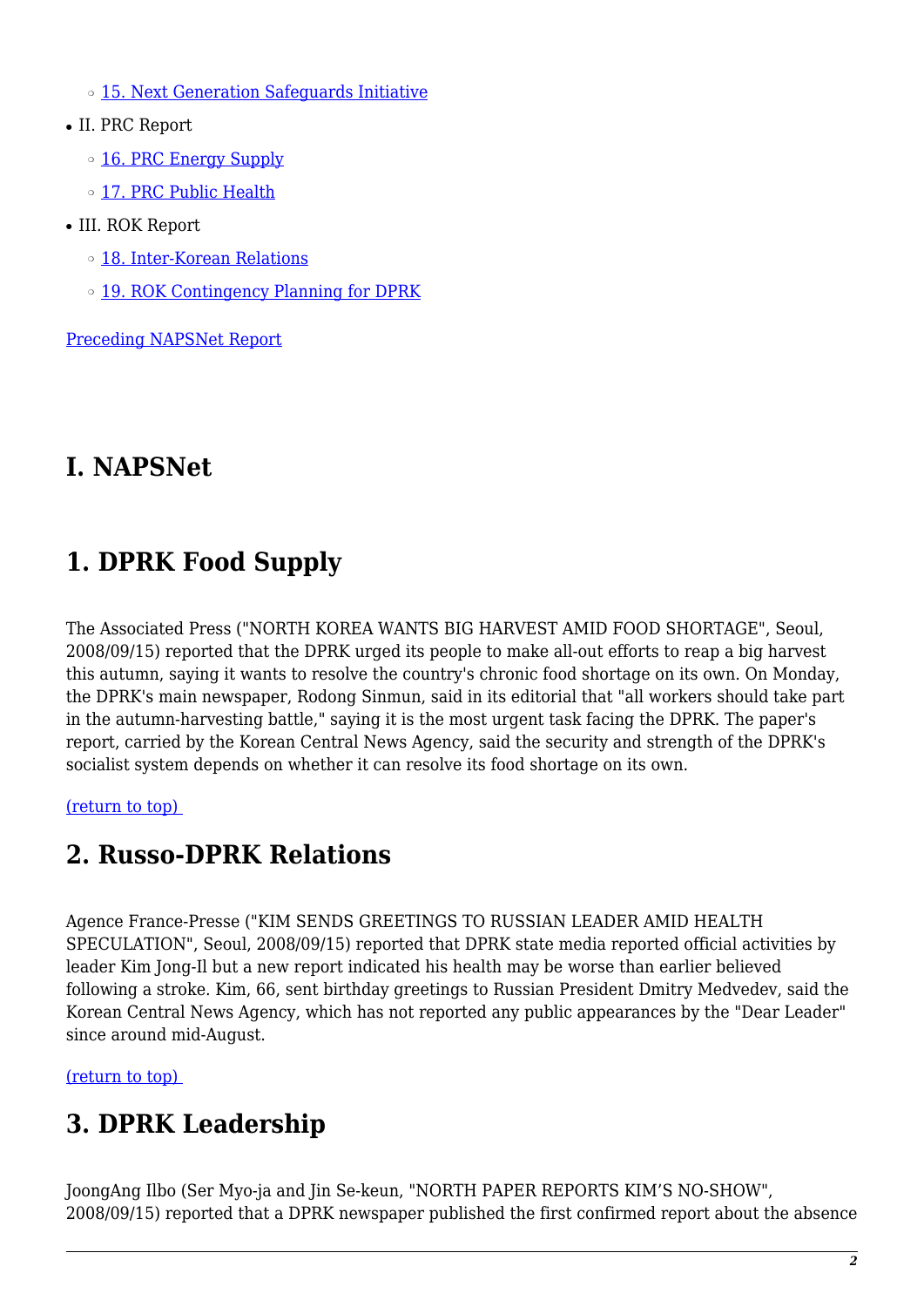of Kim Jong-il at the Tuesday's public ceremony to celebrate the DPRK's 60th birthday. Chosun Sinbo, a newspaper based in Japan published by the pro-DPRK General Association of Korean Residents, reported from Pyongyang that Kim was a no-show for the Sept. 9 celebration event, which began at 5 p.m. in the DPRK's capital city. "The commander-in-chief of the North Korea's People's Army was not there, but a participant said 'the image of General Kim Jong-il is engraved on the hearts of the troops'," the report said.

<span id="page-2-0"></span>[\(return to top\)](#page-0-0) 

# **4. PRC and DPRK Leadership**

Yonhap News ("KIM'S DEATH WON'T TRIGGER UPHEAVAL IN N. KOREA: FORMER PARTY SEC'Y", Seoul, 2008/09/15) reported that the DPRK is unlikely to be thrown into chaos even if its leader, Kim Jong-il, dies in the near future, a Seoul-based Web site said Monday, quoting Hwang Jang-yop, a former secretary of the DPRK's Workers' Party. "China would never remain a mere spectator to a possible political upheaval in North Korea," Hwang was quoted by www.chogabje.com as saying. "It doesn't seem that China is intervening in North Korea by sending military troops to the North. But China may change its attitude if North Korea is thrown into chaos, and the U.S. is moving to intervene," said Hwang.

#### <span id="page-2-1"></span>[\(return to top\)](#page-0-0)

# **5. ROK and DPRK Leadership**

The Financial Times (Song Jung-a and Andrew Wood, "SEOUL FEARS BURDEN OF NORTH'S IMPLOSION", 2008/09/13) reported that rumours have spread this week about the health of Kim Jong-il, the reclusive ruler of the DPRK, who is variously reported to have suffered brain convulsions, had open heart surgery or been paralysed by a stroke. No one knows what would happen if Mr Kim were to die suddenly, and without an agreed succession. If that were to happen, the only way to avoid a humanitarian disaster would be for the DPRK's 23m inhabitants to be absorbed rapidly by the ROK. But while the ROK talks about reunification, and even have a government ministry dedicated to it, there seems to have been little preparation for what could prove a crushing burden.

#### <span id="page-2-2"></span>[\(return to top\)](#page-0-0)

### **6. US-ROK Military Exercise**

Korea Times (Jung Sung-ki, "S. KOREA, US PLANNING MASSIVE MARINE EXERCISE", 2008/09/15) reported that the ROK and the US are considering holding a large-scale amphibious exercise using their Marines later this year to demonstrate their joint military capability, a military source said. The exact date and scale for the exercise have yet to be decided, but, if held, it is expected to test the allies' division-level landing capability, said the source. If held, the exercise is expected to take place early November as part of the annual "Hoguk Exercise,'' he added.

#### <span id="page-2-3"></span>[\(return to top\)](#page-0-0)

### **7. PSI Drill**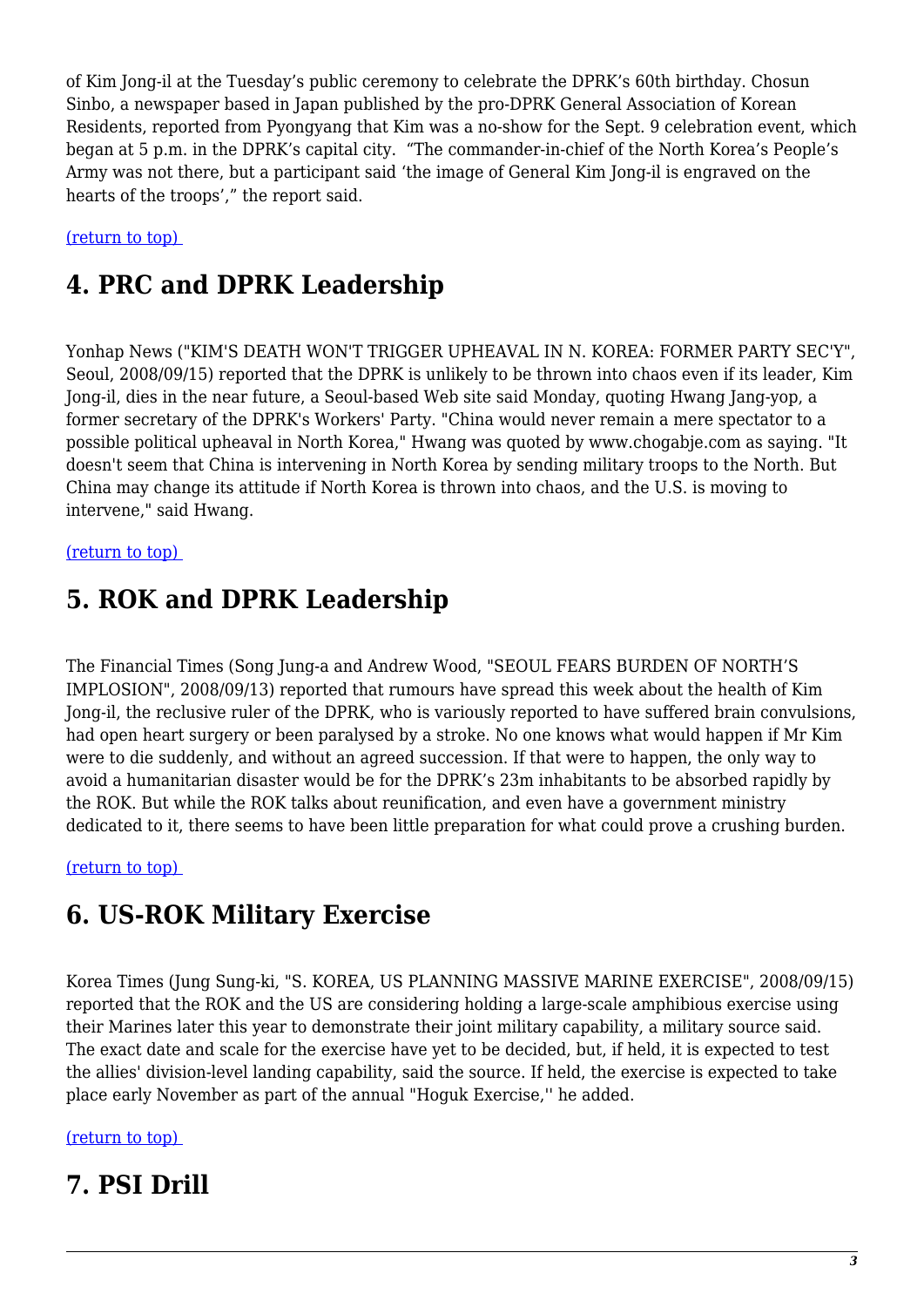Korea Herald ("S. KOREA TO OBSERVE ANTI-PROLIFERATION DRILLS", 2008/09/15) reported that the ROK will participate in the Proliferation Security Initiative (PSI) interdiction training exercise to be held in New Zealand this week as an observer, officials said Sunday, according to Yonhap News. The ROK's role in the PSI is a sensitive geopolitical issue, because the DPRK is a prime target of the US-led campaign aimed at tackling the spread of weapons of mass destruction (WMD) and related delivery equipment.

<span id="page-3-0"></span>[\(return to top\)](#page-0-0) 

# **8. ROK-Japan Relations**

Yonhap News (Shin Hae-in, "PRESIDENT LEE'S BROTHER TO LEAD KOREA-JAPAN LAWMAKERS' GROUP", Seoul, 2008/09/15) reported that a senior ruling party lawmaker who is also the elder brother of President Lee Myung-bak has been named to co-chair a group of ROK and Japanese legislators, officials here said Monday. The Korea-Japan Parliamentarians' Union has been working on promoting friendship among lawmakers and supporting their respective government's diplomacy toward the other. "Rep. Lee Sang-deuk has been named as co-chairman of the union recently," said ruling Grand National Party lawmaker Kim Tae-hwan. "Many expect him to play an important role in thawing the relations between the two countries, especially on the issue of sovereignty over Dokdo."

<span id="page-3-1"></span>[\(return to top\)](#page-0-0) 

# **9. Japan Politics**

Kyodo News ("ASO TO INSTALL RIVAL CANDIDATES AS CABINET MEMBERS, LDP EXECS", Tokyo, 2008/09/15) reported that Liberal Democratic Party Secretary General Taro Aso, the frontrunner in the LDP presidential race, suggested Sunday he may appoint his rival candidates as Cabinet members or party executives if he wins the Sept. 22 election and assumes the premiership. ''Successive prime ministers installed capable persons following the LDP leadership election,'' Aso said in an NHK program, apparently referring to the other four candidates.

<span id="page-3-2"></span>[\(return to top\)](#page-0-0) 

# **10. Sino-US Trade Relations**

Agence France-Presse (Veronica Smith, "US, CHINA TO HOLD TOP-LEVEL TRADE TALKS TUESDAY ", Washington, 2008/09/15) reported that the US and PRC hold cabinet-level trade talks in California this week amid tensions over the PRC's massive export surplus and worries about the slowing global economy. The talks come in the sunset of George W. Bush's Republican presidency that has seen trade disputes with the PRC over a host of issues, ranging from copyright infringement, automobile parts and investment barriers to toxic toys and pet food. The talks will focus on three main issues -- "market access, intellectual property rights and transparency," Commerce Department spokeswoman Ann Marie Hauser told AFP.

#### <span id="page-3-3"></span>[\(return to top\)](#page-0-0)

# **11. Sino-Indian Relations**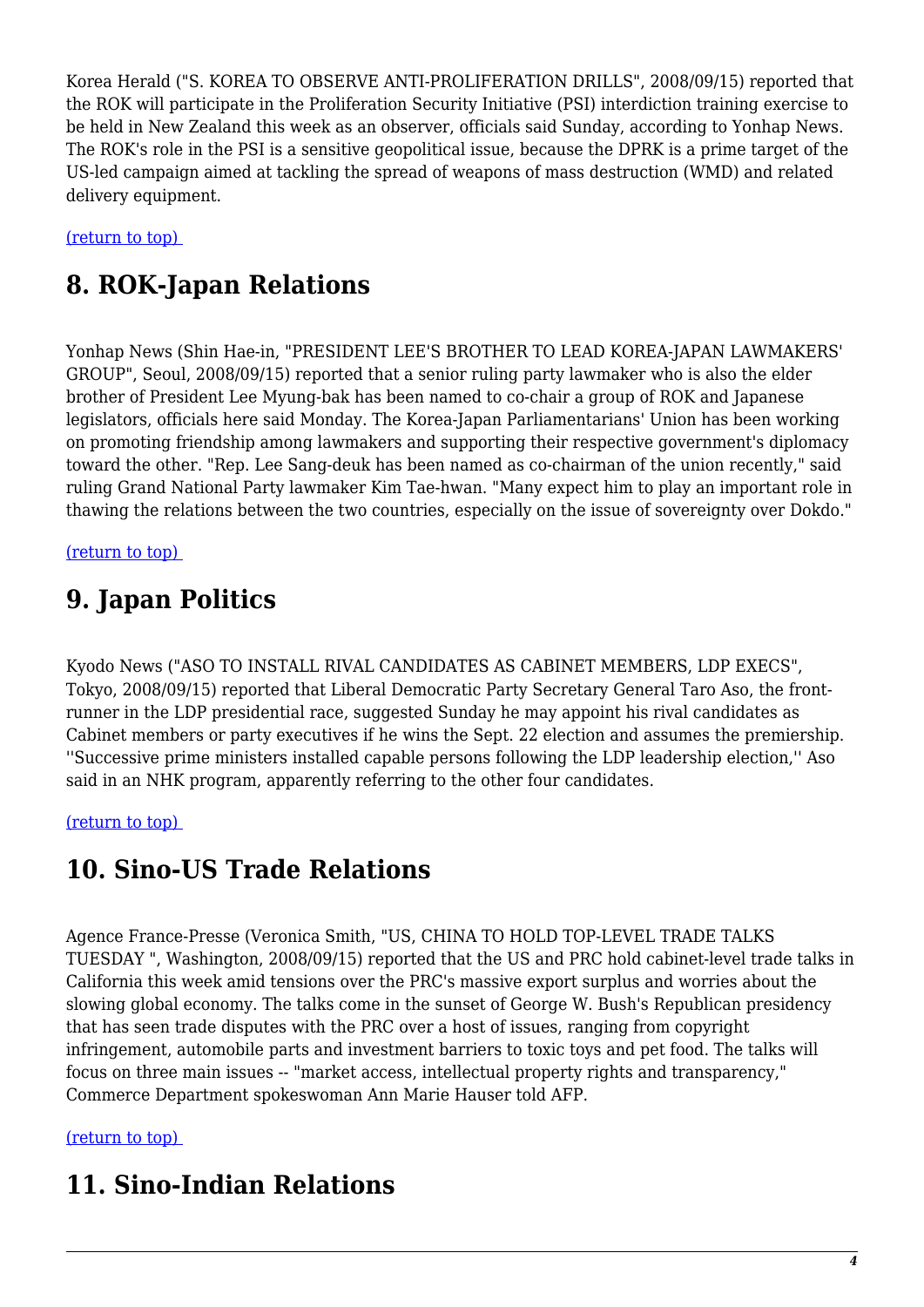Agence France-Presse (Elizabeth Roche, "INDIA WARY OF BEING US CARD IN CHINA PLAY: ANALYSTS", New Delhi, 2008/09/15) reported that the US push to end India's status as a nuclear pariah was partly motivated by a desire to counter the PRC's rise, but New Delhi does not want to get sucked into a US-Sino power play, analysts say. "India does share many US concerns regarding China," said Anupam Srivastava, director at the Center for International Trade and Security at the University of Georgia. But New Delhi has conveyed "in very clear terms from the outset that it is not interested in being drawn into any such balance of power games in Asia or outside," Srivastava told AFP.

#### <span id="page-4-0"></span>[\(return to top\)](#page-0-0)

### **12. PRC Earthquake**

China Dialogue (Tang Hao, "THE ECOLOGICAL COSTS OF A HUMAN TRAGEDY", 2008/09/12) reported that the shock of the many deaths caused by the May 12 earthquake that shook the PRC's southwest Sichuan province has begun to subside, and attention is now turning to the plight of the survivors. Over 1,550 kilometres of forest roads, 26,670 hectares of forest, and vegetation covering 10,000 hectares of the Baishui River Nature Reserve have been damaged or destroyed. At the same time, there are environmental risks associated with the methods used to shelter quake victims. Many are still living in tents without proper shelter. The quality of the prefabricated buildings that have been erected is poor due to the haste with which they were constructed.

#### <span id="page-4-1"></span>[\(return to top\)](#page-0-0)

### **13. PRC Civil Society and the Environment**

Yomiuri Shimbun (Tetsuya Suetsugu, "CHINA NGO STEPS IN TO SAVE RARE GULL", 2008/09/15) reported that in a bid to protect the endangered Saunder's Gull, a nongovernmental organization is promoting the world's largest breeding wetland for the bird, in Liaoning Province, PRC, as a birdwatching spot. The Saunder's Gull Protection Association of Panjin is hosting an eight-day international event at the wetland in Panjin in the province through Sunday to publicize the area as a tourist spot. Local residents formed the NGO, the first of many that now exist in the PRC, to protect the bird and its marshland habitat in Panjin, which has faced threats in the past due to environmental degradation caused by development.

#### <span id="page-4-2"></span>[\(return to top\)](#page-0-0)

### **14. PRC Space Program**

Reuters ("CHINA COUNTS DOWN TO SPACE LAUNCH", Beijing, 2008/09/15) reported that the PRC is counting down to 9.10 p.m. (9:10 a.m. EDT) on September 25 for its third manned space flight that will include a space walk, local media reported. "We will check the weather conditions to decide whether to launch as planned," Huang Chunping, rocket systems consultant for the PRC Manned Space Program, was quoted as saying by the Oriental Morning Post. "The space walk will take place after the craft has made five orbits," he added.

#### <span id="page-4-3"></span>[\(return to top\)](#page-0-0)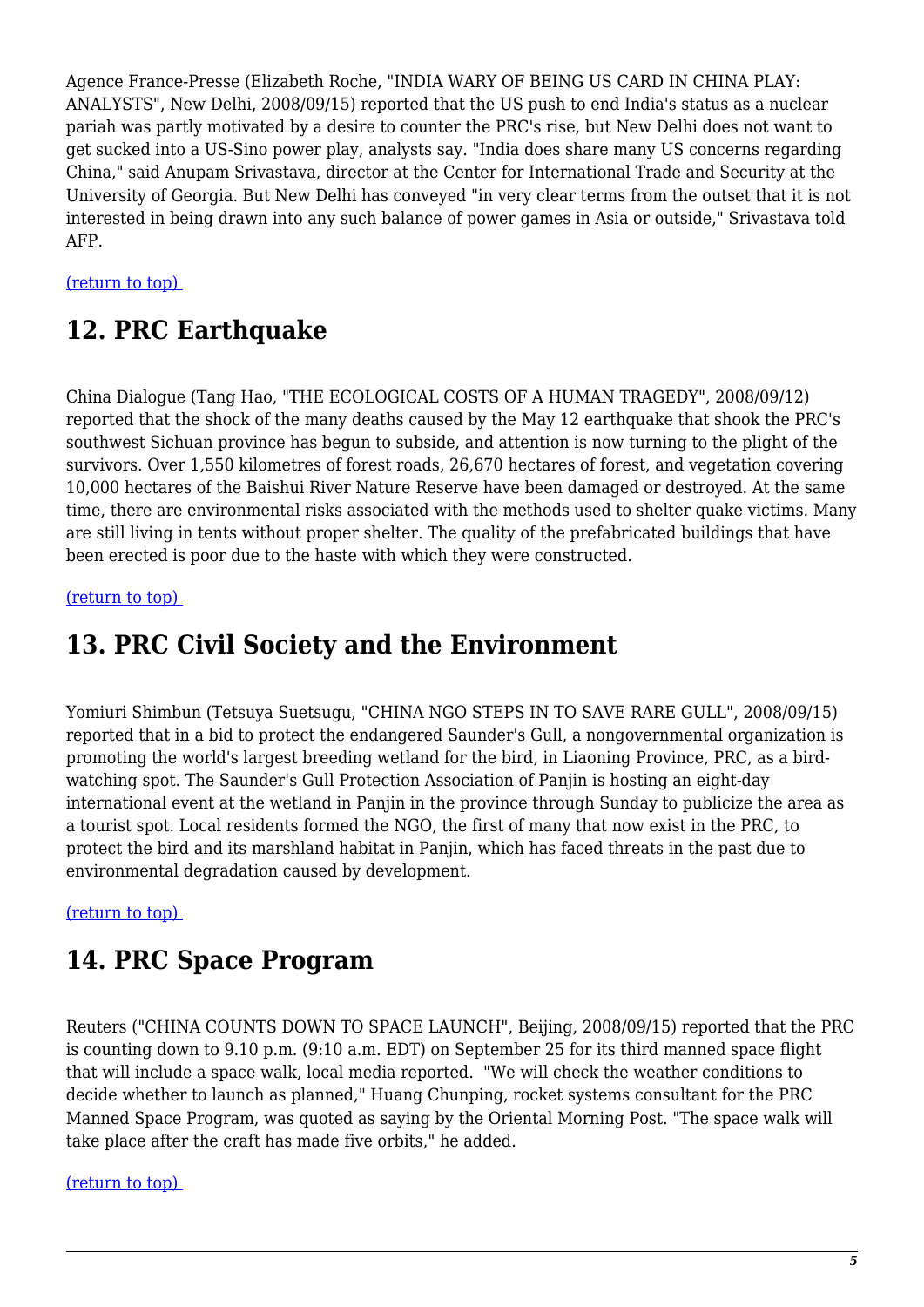# **15. Next Generation Safeguards Initiative**

National Nuclear Security Administration ("NNSA KICKS OFF NEXT GENERATION SAFEGUARDS INITIATIVE", Washington, 2008/09/09) reported that the Department of Energy's National Nuclear Security Administration (NNSA) announced today the kickoff of the Next Generation Safeguards Initiative (NGSI), which will promote the strengthening of nuclear safeguards worldwide to help ensure the safe, secure and peaceful implementation of civil nuclear energy programs. NGSI will help the IAEA address its complex and evolving mission by focusing on the revitalization and strengthening of the US technology base. The initiative will promote the development of new and more efficient safeguards tools and technologies and will work to attract new experts to the field from a variety of technical disciplines.

[\(return to top\)](#page-0-0) 

### <span id="page-5-0"></span>**II. PRC Report**

### **16. PRC Energy Supply**

Xinhua Net (Zhu Mingqi, "CHINA AND FRANCE MAGNATES OF ELECTRIC POWER TRANSMISSION AND DISTRIBUTION INDUSTRY SIGN STRATEGIC COOPERATION AGREEMENT", Shanghai, 2008/09/15) reported that one of the world's top 500 enterprises - the France AREVA Group Company recently signed an agreement with Shanghai Electric Group Company on the high-voltage transformer field. The two sides will jointly set up a new joint-venture company for the development and manufacturer of world-class extra high voltage (EHV) transformers, special high voltage transformers, and super-sized transformers. This programme is made up of three transformer factories: two in Shanghai and one in Wuhan. The invested money is estimated to be over 80 million yuan.

#### <span id="page-5-1"></span>[\(return to top\)](#page-0-0)

### **17. PRC Public Health**

Xinhua News Agency (Wang Yanming, Zhu Guoliang, "SANLU'S PARTNER PRODUCER SEIZED WITH TAINTED FORMULA", Lanzhou, 2008/09/13) reported that inspectors had found poisonous chemical in the Sanlu infant formula produced by one of its partner producers in northwestern PRC's Gansu province, an official said on Sunday. Two out of the 12 samples randomly selected from the Sanlu milk powder produced by the Haoniu Dairy Co Ltd had tested positive for melamine. The test was conducted after the Sanlu Group, a leading PRC dairy producer based in northern Hebei province, admitted that it had found some of its baby milk powder products were contaminated with melamine, a chemical raw material strictly forbidden by the country to be used in food processing. As of Saturday, a total of 432 babies throughout the nation have been sickened with kidney stones after drinking the contaminated milk powder.

#### [\(return to top\)](#page-0-0)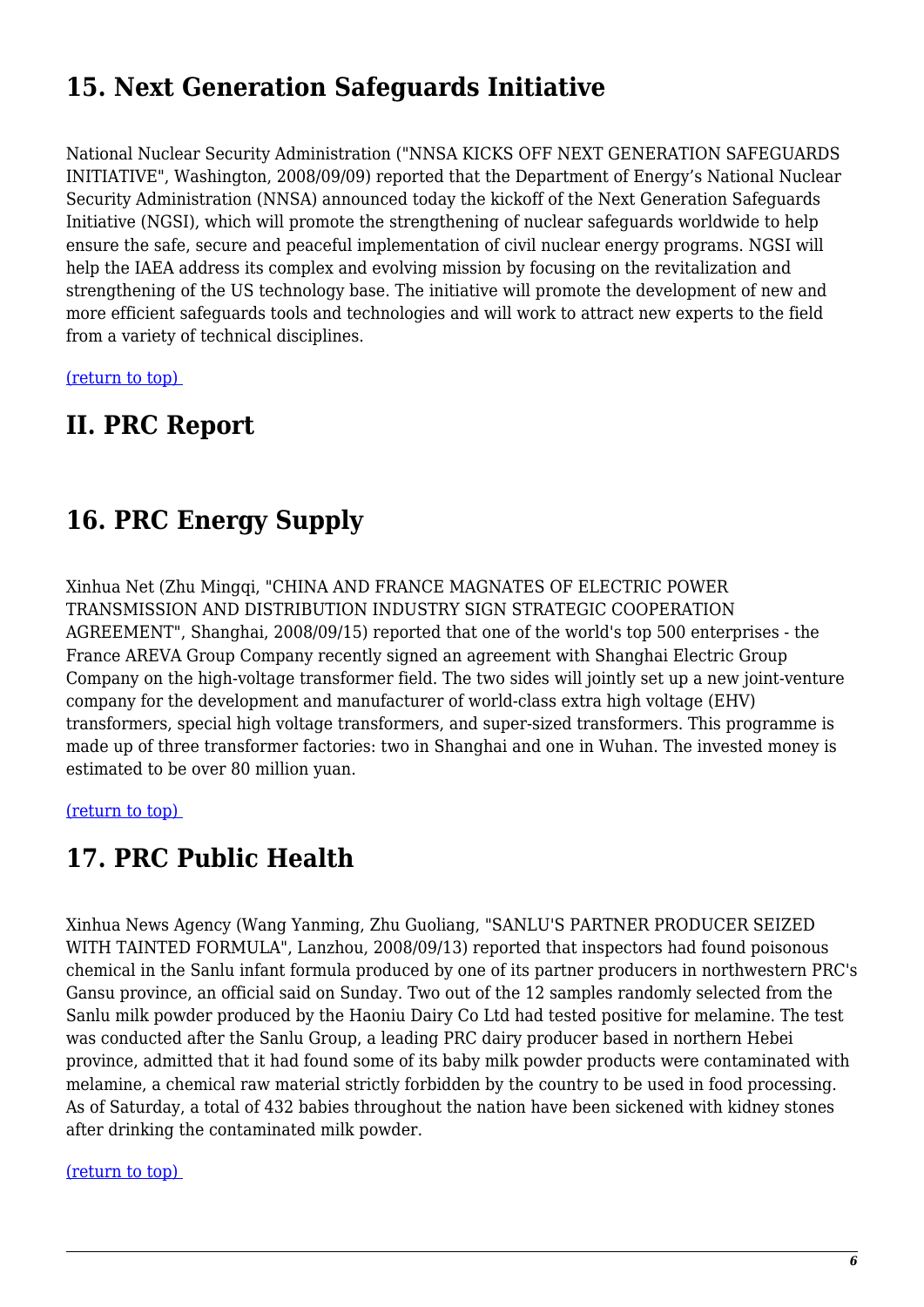### **III. ROK Report**

### <span id="page-6-0"></span>**18. Inter-Korean Relations**

Kyunghyang Shinmun ("MEDIA SHOULD STOP RELEASING RECKLESS REPORTS ABOUT KIM'S ILLNESS", 2008/09/16) reported that the U.S. media is rather focused at a wider picture such as sixparty talks, DPRK regime breakdown etc, while the ROK media is obsessed with releasing reports about Kim Jong-il's illness. The ROK government's such response is problematic enough to make others misunderstand that they have a certain political intention. It seems that they are trying to show off their ability to gain information. The reason why such an analysis is quite persuasive is because the current government has been criticized for lacking a channel for dialogue with the DPRK, which brought tension on the peninsula. However, the government should realize that such a behavior might make the situation even worse and unpredictable.

#### <span id="page-6-1"></span>[\(return to top\)](#page-0-0)

### **19. ROK Contingency Planning for DPRK**

PRESSian ("CHUNG SE-HYUN, 'STOP MENTIONING CONTINGENCY AND GAIN DPRK PEOPLE'S SUPPORT!'", 2008/09/16) reported that Chung Se-hyun, former ROK Unification Minister, said that the government's being too hasty about public reports about Kim Jong-il's health as if they are waiting for mishap to happen is unhelpful for the inter-Korean relationship. Rather, the government should learn from the U.S., which is being patient, saying that they will wait until the DPRK releases an official announcement, he added. Even though OPlan 5029 is aimed at the DPRK on the surface, it may stimulate the PRC, which is deeply involved with the DPRK military, and justify their military intervention. The government should focus more on gaining the DPRK people's support by letting them know that ROK jurisdiction would not be applied to them automatically even in case of their regime breakdown.

JoongAng Ilbo ("ROK NEEDS TO PREPARE FOR DPRK CONTINGENCY", 2008/09/16) reported that the DPRK's collapse would possibly bring enormous shock to the peninsula and Northeast Asia. It is outrageous for some experts to say that the ROK should be cautious about preparing for what is going to happen. Currently, the ROK is incapable of interfering the DPRK unilaterally. This is why the ROK should cooperate with the U.S. OPLAN 5029 should be reviewed in this sense. Some experts' analysis that ROK-U.S. collaboration will cause the PRC's objection. But this rather seems to imply that the PRC hopes for the break-off of ROK-U.S. alliance.

Yonhap News ("KOREAN-PENINSULA'S FALL OF 2008", 2008/09/16) said in a column that the worst problem is that there is a possibility for the hardliners to take over in the DPRK during the absence of Kim Jong-il, in case his illness lasts longer than expected. Facts such as the DPRK's suspension of disabling the nuclear facilities and resurrecting them and saying that they are highly unsatisfied with the postponing of terrorism delisting prove this analysis. Moreover, the ROK has revealed their limitation to the DPRK by maintaining tension on the peninsula for a long time, while it is also difficult for the U.S. to respond actively to the DPRK due to their presidential election. The ROK should do their best to gather as much information about the DPRK as possible and retain a